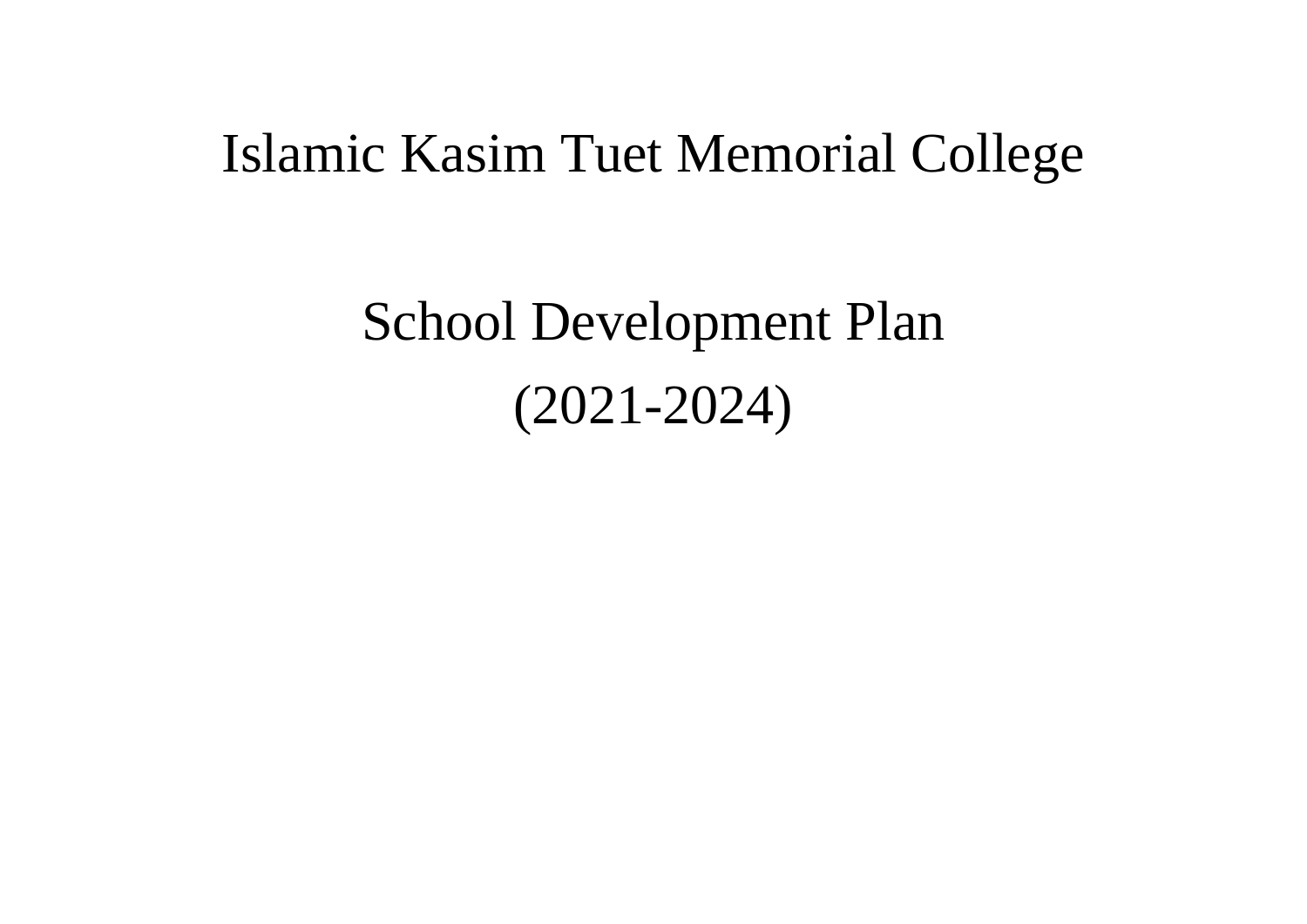|  | I. Management and Organization |  |  |  |
|--|--------------------------------|--|--|--|
|--|--------------------------------|--|--|--|

| Matters concerned                    |       | Targets / expected results | Strategies                                       | Timetable (Please $\checkmark$ ) |                    |           |
|--------------------------------------|-------|----------------------------|--------------------------------------------------|----------------------------------|--------------------|-----------|
|                                      |       |                            |                                                  | 2021/2022                        | 2022/2023          | 2023/2024 |
| 1.1 Empower the leadership $ 1.1.1 $ |       | SGMs and senior            | 1.1a SGMs and senior teachers will be encouraged | $\boldsymbol{\nu}$               | $\boldsymbol{\nu}$ |           |
| of teachers                          |       | teachers show more         | to attend programmes to improve their            |                                  |                    |           |
|                                      |       | leadership and have        | leadership skills and understand more about      |                                  |                    |           |
|                                      |       | stronger ownership in      | their roles; join external networks to get more  |                                  |                    |           |
|                                      |       | their work                 | resources and information in improving their     |                                  |                    |           |
|                                      |       |                            | work                                             |                                  |                    |           |
|                                      | 1.1.2 | Teachers can work          |                                                  |                                  |                    |           |
|                                      |       | more proactively and       | 1.1b More tasks will be assigned to SGMs and     |                                  |                    |           |
|                                      |       | willing to take up the     | senior teachers to take up, strengthen and       |                                  |                    |           |
|                                      |       | responsibility             | empower their leadership, so as to have a        |                                  |                    |           |
|                                      |       |                            | stronger sense of ownership in their work        |                                  |                    |           |
|                                      | 1.1.3 | Team spirit can be         |                                                  |                                  |                    |           |
|                                      |       | further strengthened       | 1.1c Rotation of work among the SGMs for them to |                                  | V                  |           |
|                                      |       |                            | understand more about the work of different      |                                  |                    |           |
|                                      | 1.1.4 | Collaboration support      | departments                                      |                                  |                    |           |
|                                      |       | is further enhanced        |                                                  |                                  |                    |           |
|                                      |       |                            | 1.1d Teachers are invited to join different      | $\boldsymbol{\mathcal{U}}$       |                    |           |
|                                      | 1.1.5 | Teachers have more         | departments to explore their talents and         |                                  |                    |           |
|                                      |       | confidence in T&L          | potentials in administrative work                |                                  |                    |           |
|                                      |       |                            |                                                  |                                  |                    |           |
|                                      |       |                            | 1.1e Encourage more collaboration within and     |                                  |                    |           |
|                                      |       |                            | across the curriculum or departments             |                                  |                    |           |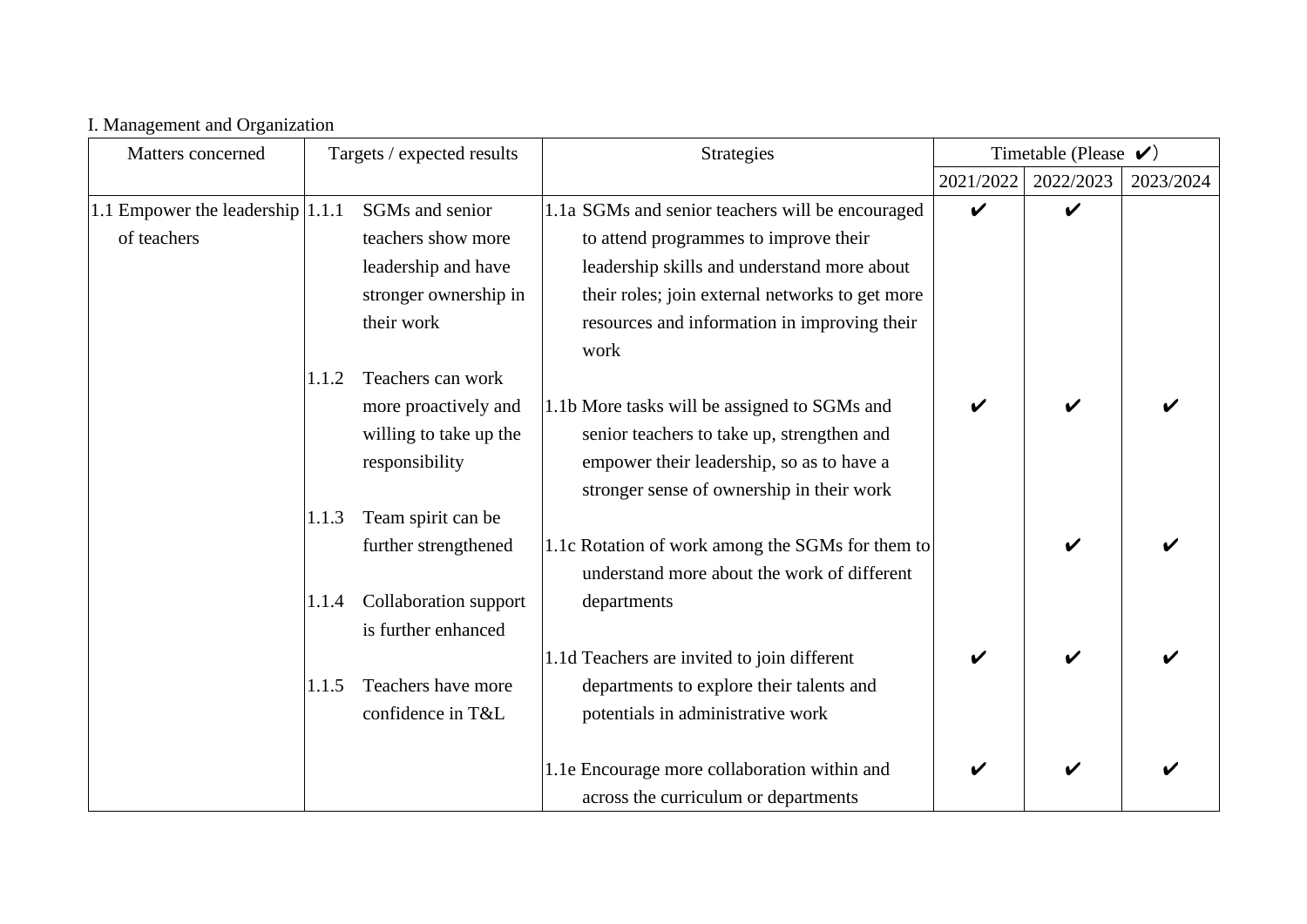| II. Learning and Teaching |                            |                                                 |                                  |                    |           |
|---------------------------|----------------------------|-------------------------------------------------|----------------------------------|--------------------|-----------|
| Matters concerned         | Targets/expected results   | <b>Strategies</b>                               | Timetable (Please $\checkmark$ ) |                    |           |
|                           |                            |                                                 | 2021/2022                        | 2022/2023          | 2023/2024 |
| 2.1 Develop students'     | 2.1.1 Students become more | 2.1a Strengthen students' ability to apply and  | V                                | $\boldsymbol{\nu}$ |           |
| independent learning      | self-regulated learners.   | integrate STEM knowledge and skills             |                                  |                    |           |
| ability.                  |                            | across different disciplines                    |                                  |                    |           |
|                           | 2.1.2 Students are more    |                                                 |                                  |                    |           |
|                           | confident in learning      | 2.1b Make use of the e-learning materials and   |                                  | V                  |           |
| 2.2 Stretch students'     |                            | platforms/apps to facilitate students' self-    |                                  |                    |           |
| potential in various      | 2.1.3 Students are more    | learning                                        |                                  |                    |           |
| areas.                    | proactive in               |                                                 |                                  |                    |           |
|                           | participating in           | 2.1c Encourage teachers and students to be more | V                                | $\checkmark$       |           |
|                           | activities or              | familiarized and confident in utilizing new     |                                  |                    |           |
|                           | competitions on and off    | technological devices, such as smart boards     |                                  |                    |           |
|                           | the campus                 | in order to enhance teaching and learning       |                                  |                    |           |
|                           |                            |                                                 |                                  |                    |           |
|                           | 2.1.4 Students have better | 2.1d Facilitate teachers' professional exchange |                                  | $\boldsymbol{\nu}$ |           |
|                           | academic and non-          | and students' learning exchange with            |                                  |                    |           |
|                           | academic achievements      | different schools/educational institutes in     |                                  |                    |           |
|                           |                            | Hong Kong and/or overseas                       |                                  |                    |           |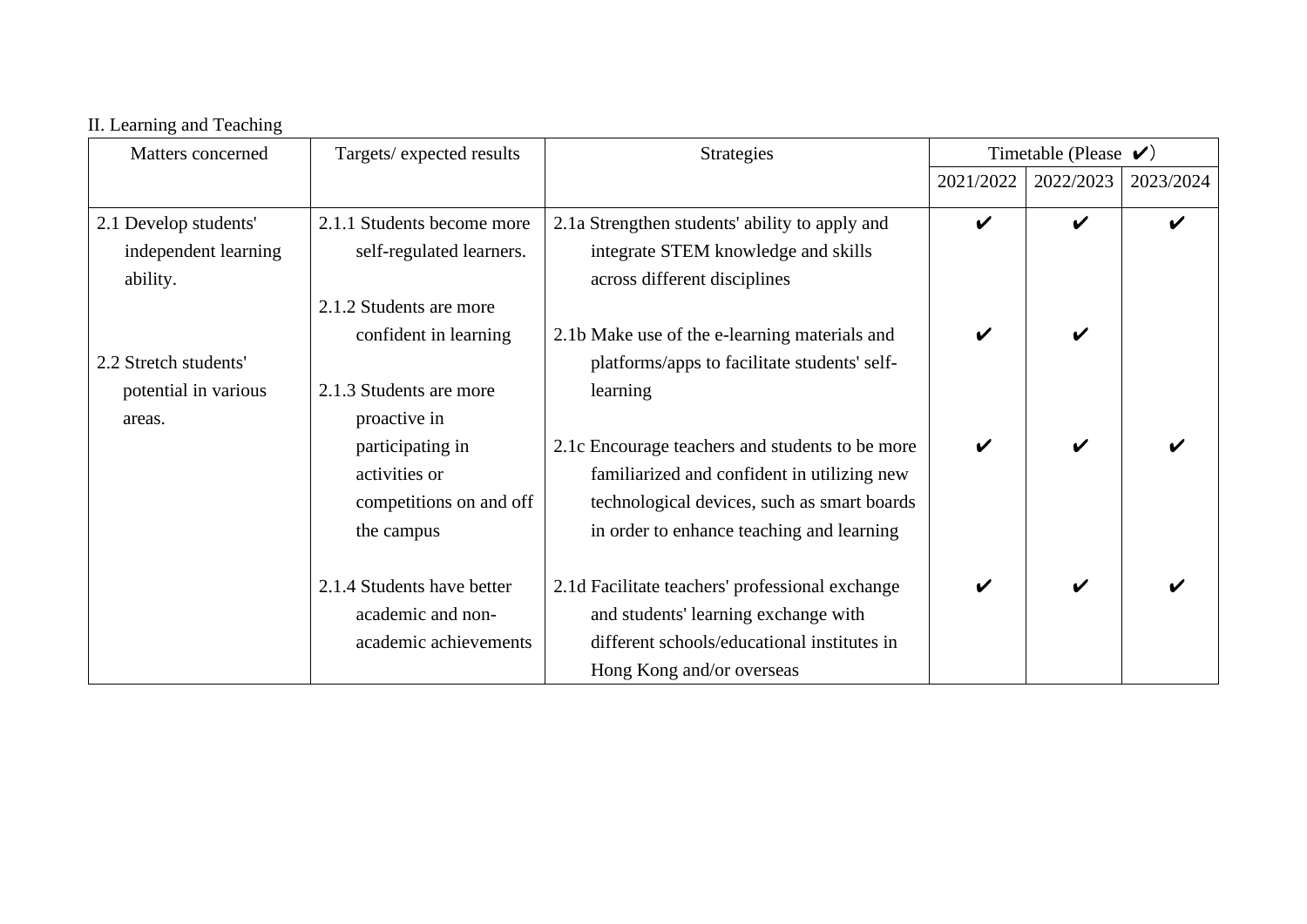| Matters concerned            | Targets/expected results               |                  | Strategies                         | Timetable (Please $\blacktriangleright$ ) |                    |           |
|------------------------------|----------------------------------------|------------------|------------------------------------|-------------------------------------------|--------------------|-----------|
|                              |                                        |                  |                                    | 2021/2022                                 | 2022/2023          | 2023/2024 |
| 3.1 Enhance students' self-  | Students practice virtues<br>3.1.1     |                  | 3.1a A mass co-ordinated programme | ✔                                         | $\boldsymbol{\nu}$ |           |
| understanding and self-      | regularly                              |                  | organized by Counselling, Islamic  |                                           |                    |           |
| esteem                       |                                        |                  | Affairs, Moral and Civic, and      |                                           |                    |           |
|                              | Students possess positive<br>3.1.2     |                  | Career departments                 |                                           |                    |           |
|                              | self-esteem                            |                  |                                    |                                           |                    |           |
|                              |                                        | 3.1 <sub>b</sub> | Utilize class teacher periods and  |                                           |                    |           |
|                              | Students exhibit<br>3.1.3              |                  | morning assembly talks to          |                                           |                    |           |
|                              | willingness to explore                 |                  | disseminate moral values           |                                           |                    |           |
|                              | possibilities in life                  |                  |                                    |                                           |                    |           |
|                              |                                        | 3.1c             | Apply positive reinforcement by    |                                           |                    |           |
|                              |                                        |                  | praising and rewarding students    |                                           |                    |           |
|                              |                                        |                  | who do well                        |                                           |                    |           |
|                              |                                        |                  |                                    |                                           |                    |           |
| 3.2 Nurturing students' care | 3.2.1<br>Students develop a positive   | 3.2a             | Organizing community service       | V                                         | $\boldsymbol{\nu}$ |           |
| towards the school and       | relationship with senior               |                  | programmes such as clean the       |                                           |                    |           |
| community                    | citizens, and respect rules            |                  | beach, masjids, cemetery, elderly  |                                           |                    |           |
|                              | and norms in society                   |                  | home, flag-selling, etc            |                                           |                    |           |
|                              |                                        |                  |                                    |                                           |                    |           |
|                              | Students offer initiative and<br>3.2.2 |                  |                                    |                                           |                    |           |
|                              | participation in serving the           |                  |                                    |                                           |                    |           |
|                              | school and the community               |                  |                                    |                                           |                    |           |
|                              |                                        |                  |                                    |                                           |                    |           |

III. School ethos and support for students